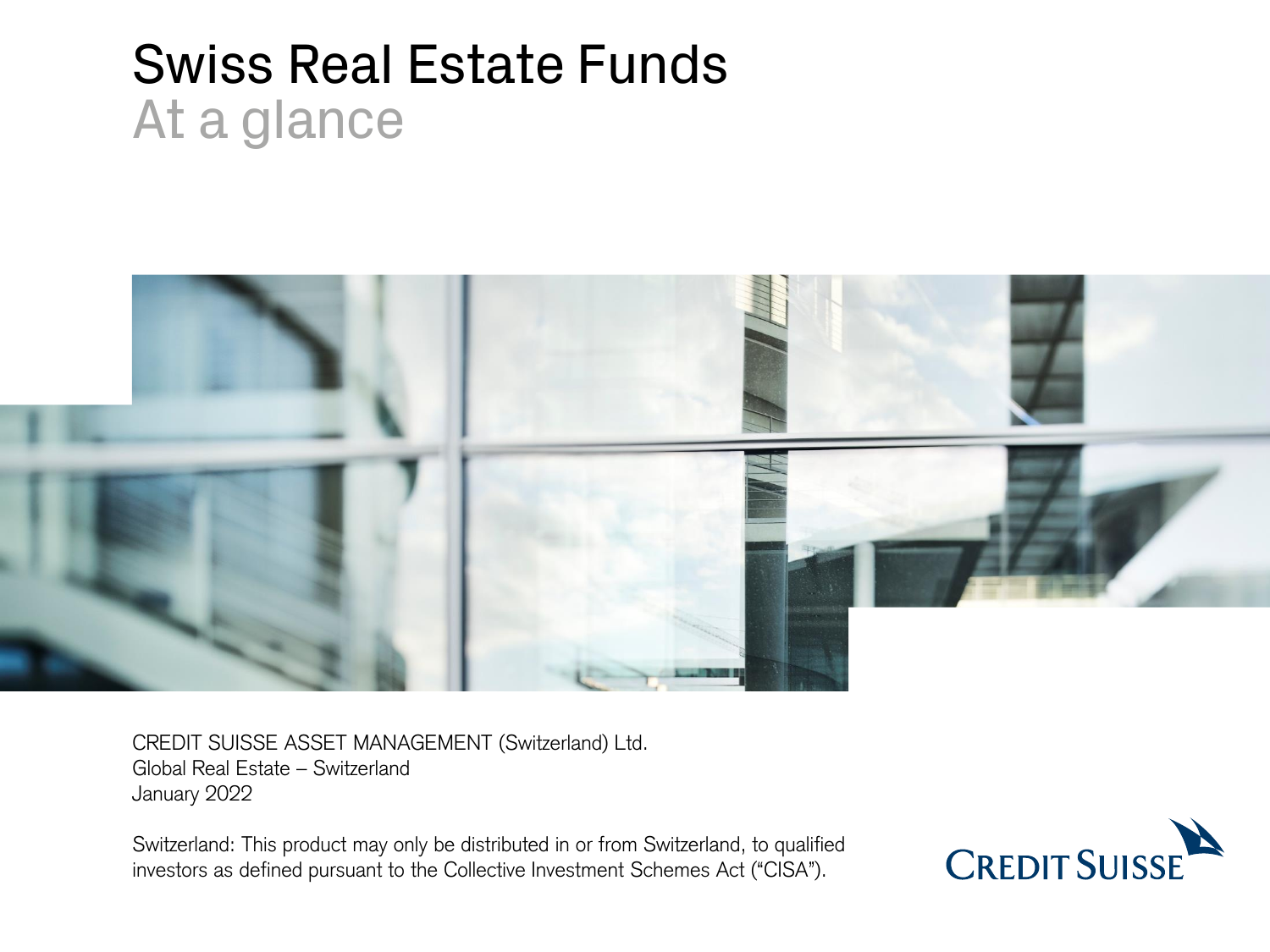#### Agios and Disagio of the Swiss Real Estate Funds Average of listed funds<sup>1</sup>: 41.7%



Sources: Credit Suisse Asset Management (Switzerland) Ltd., Datastream, last annual or semi-annual report of the funds Last data point: 31.01.2022

1 If the other funds CS 1a Immo PK and CS REF International are included, the weighted agio is 38.4%.

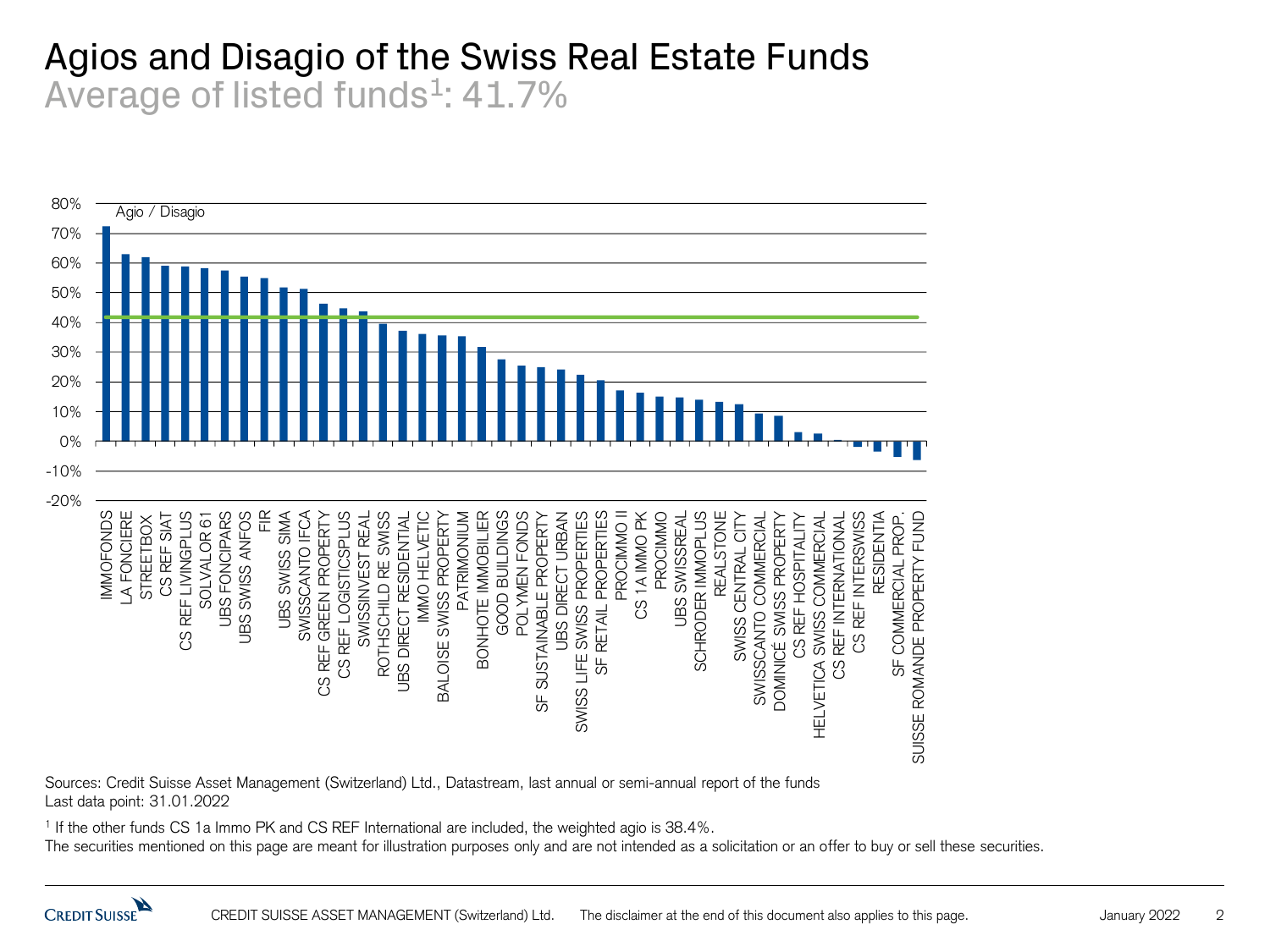#### Agios and Disagio of the Swiss Real Estate funds Month-on-month and year-to-date change



Sources: Credit Suisse Asset Management (Switzerland) Ltd., Datastream, last annual or semi-annual report of the funds Last data point: 31.01.2022

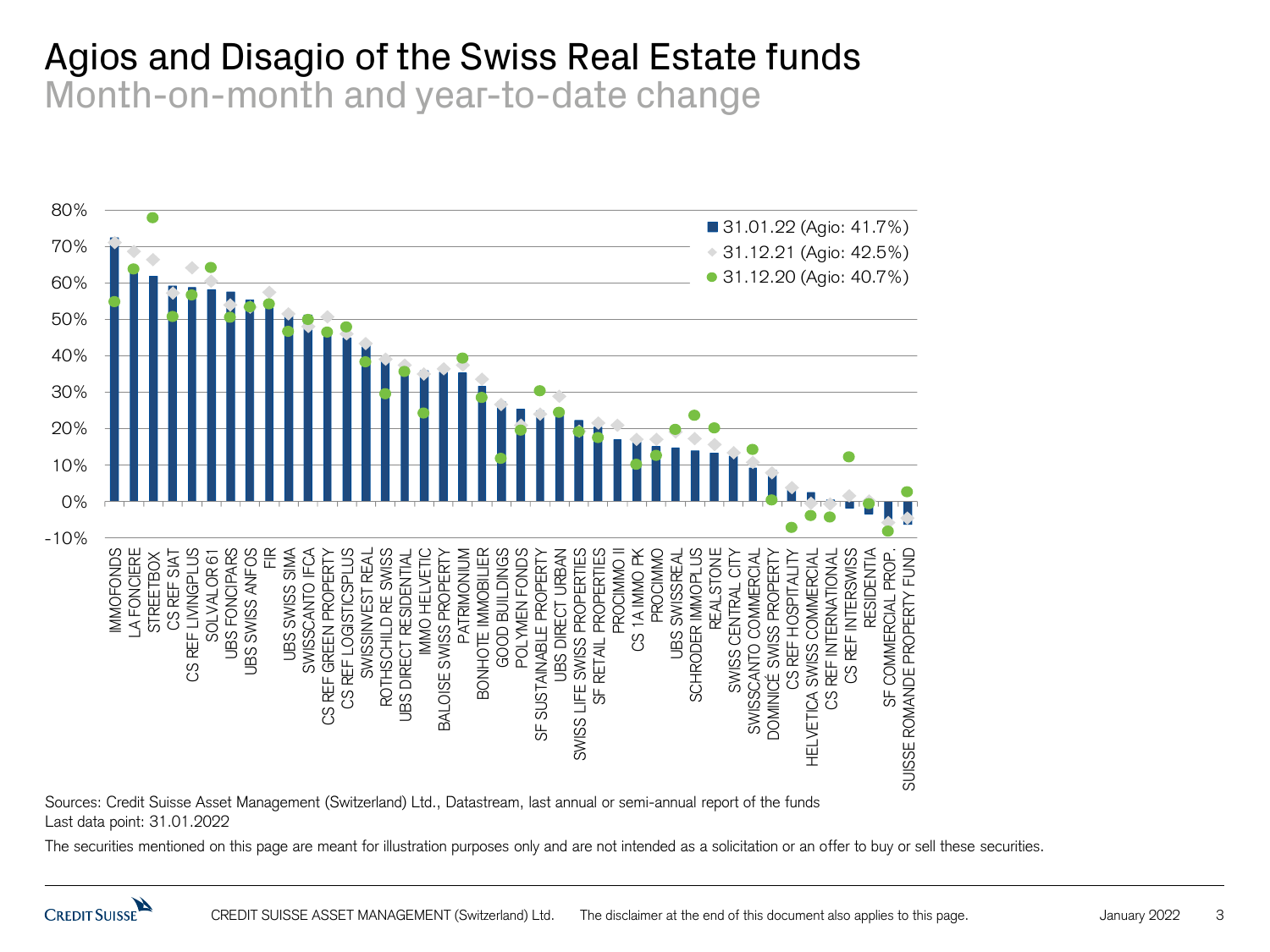#### Agios and Disagio of the Swiss Real Estate funds Close link between Agios and longterm interest rates



Sources: Credit Suisse Asset Management (Switzerland) Ltd., Datastream, last annual or semi-annual report of the funds Last data point: 31.01.2022

The graphic shows the link between longterm interest rates (horizontal axis) and the average Agio/Disagio since 1990 at the end of each quarter. Basically the following rule applies: The higher the interest rates, the lower the Agio/Disagio. Beside the link to interest rates there are other factors influencing the Agio/Disagio like demand sentiment, new products, tax advantages of products, etc.).

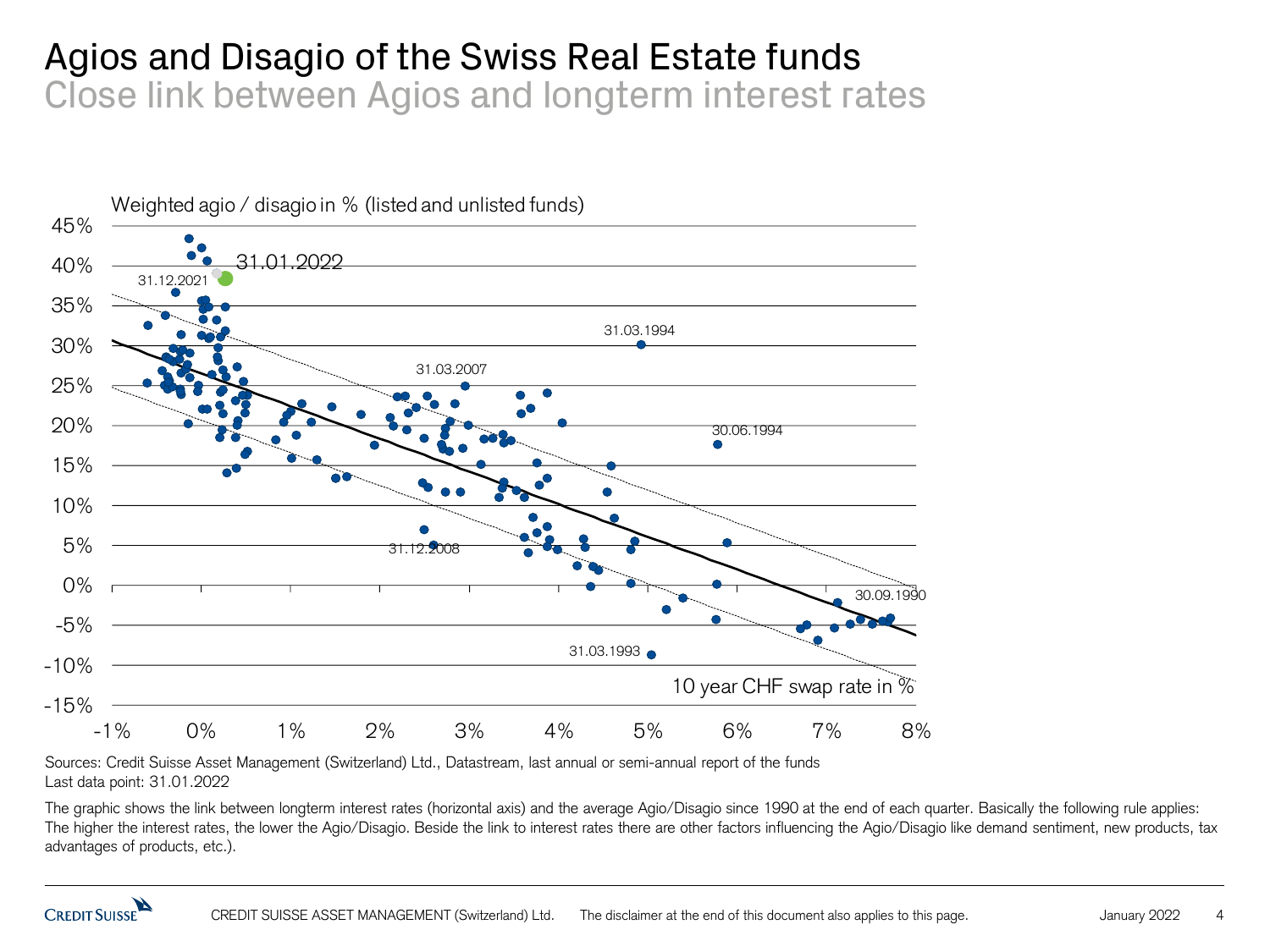#### Agios and Disagio of the Swiss Real Estate funds Development since 1990



Sources: Credit Suisse Asset Management (Switzerland) Ltd., Datastream, last annual or semi-annual report of the funds Last data point: 31.01.2022

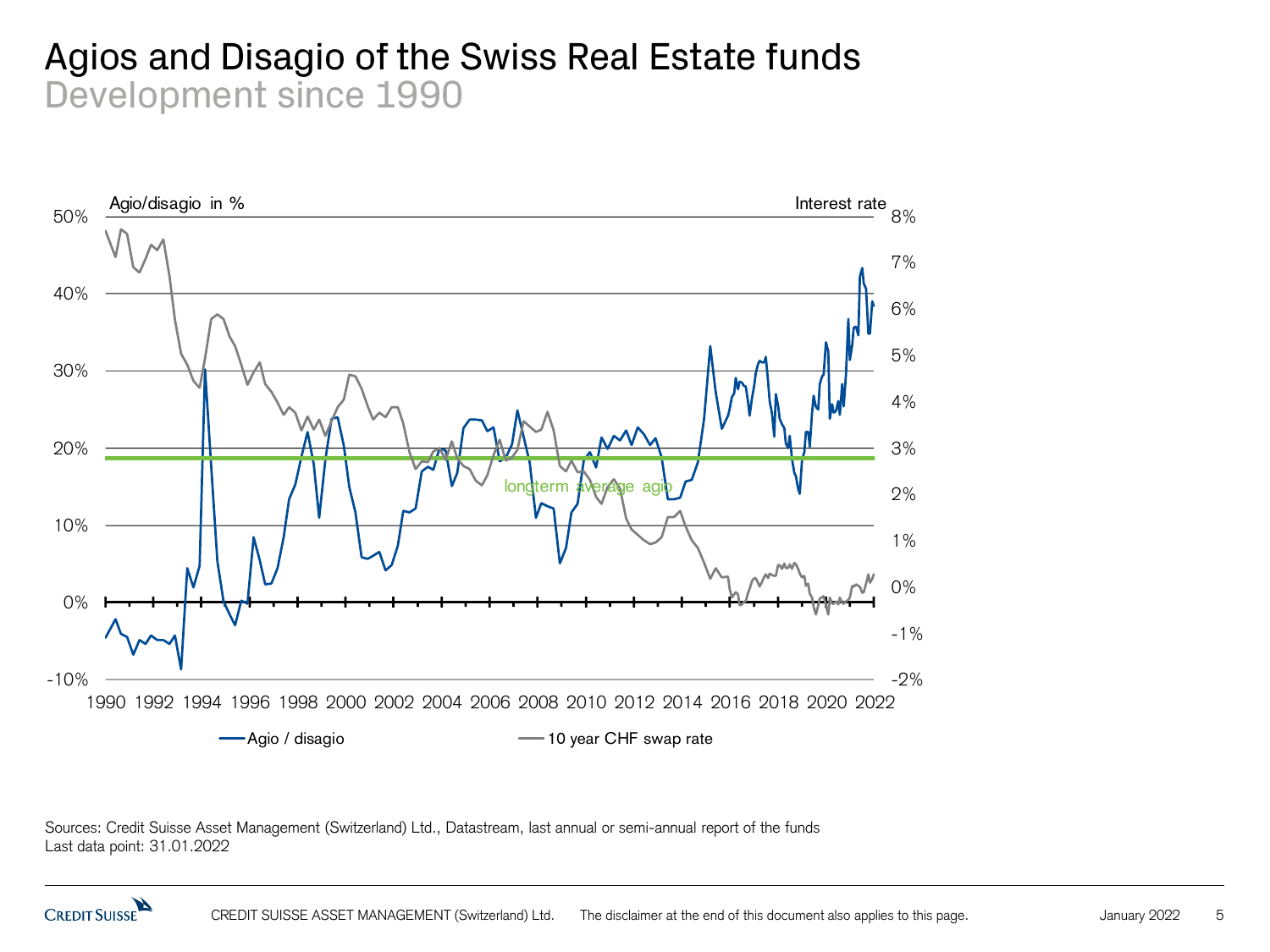#### Agio development since October 2008

Development of Commercial and Residential Real Estate Funds



Sources: Credit Suisse Asset Management (Switzerland) Ltd., Datastream, last annual or semi-annual report of the funds Last data point: 31.01.2022

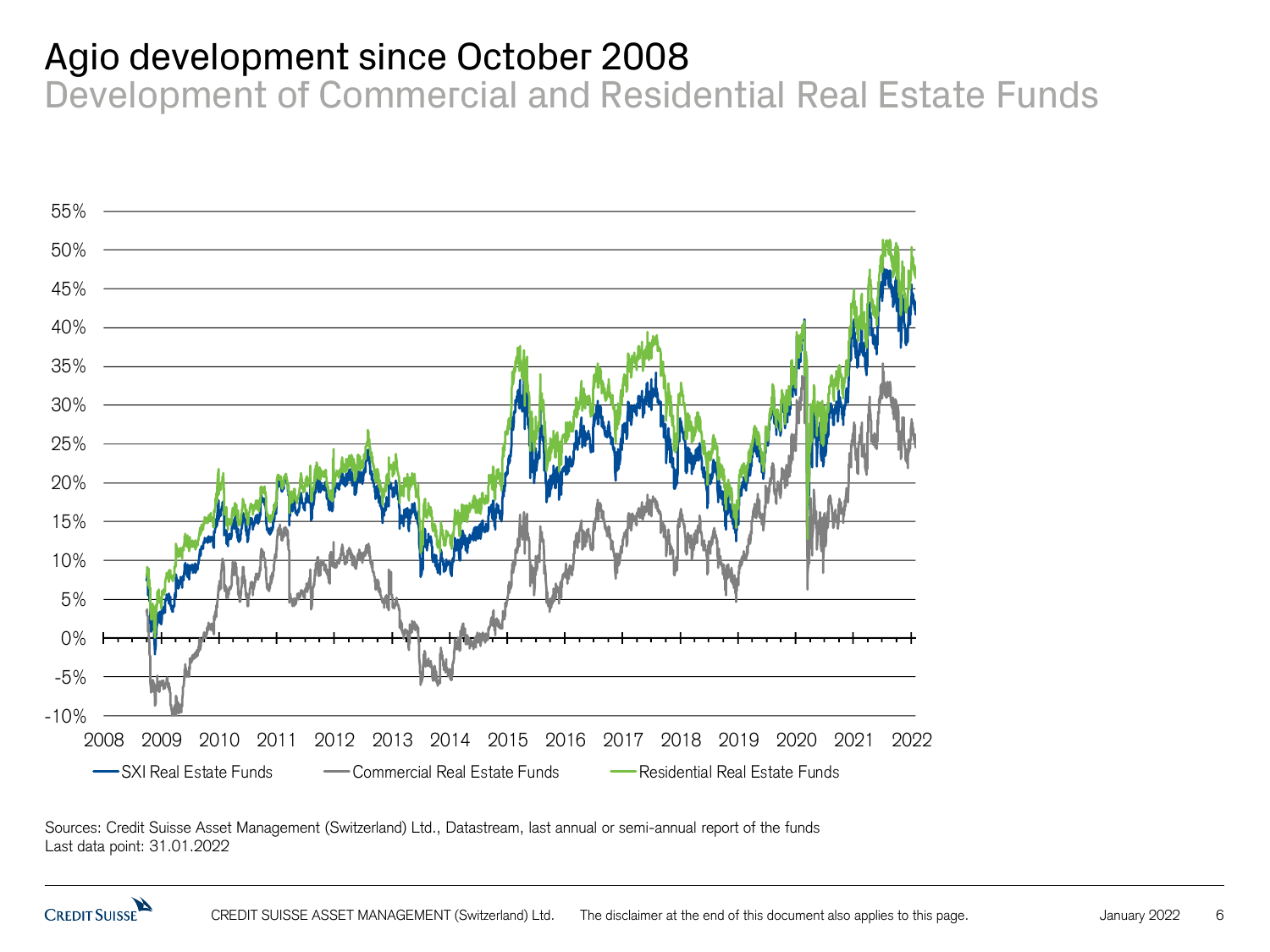#### Average monthly turnover of Swiss Real Estate funds Between February 2021 and January 2022 in mn CHF



Sources: Credit Suisse Asset Management (Switzerland) Ltd., Datastream Last data point: 31.01.2022

CS 1a Immo PK, CS REF International: OTC-trading.

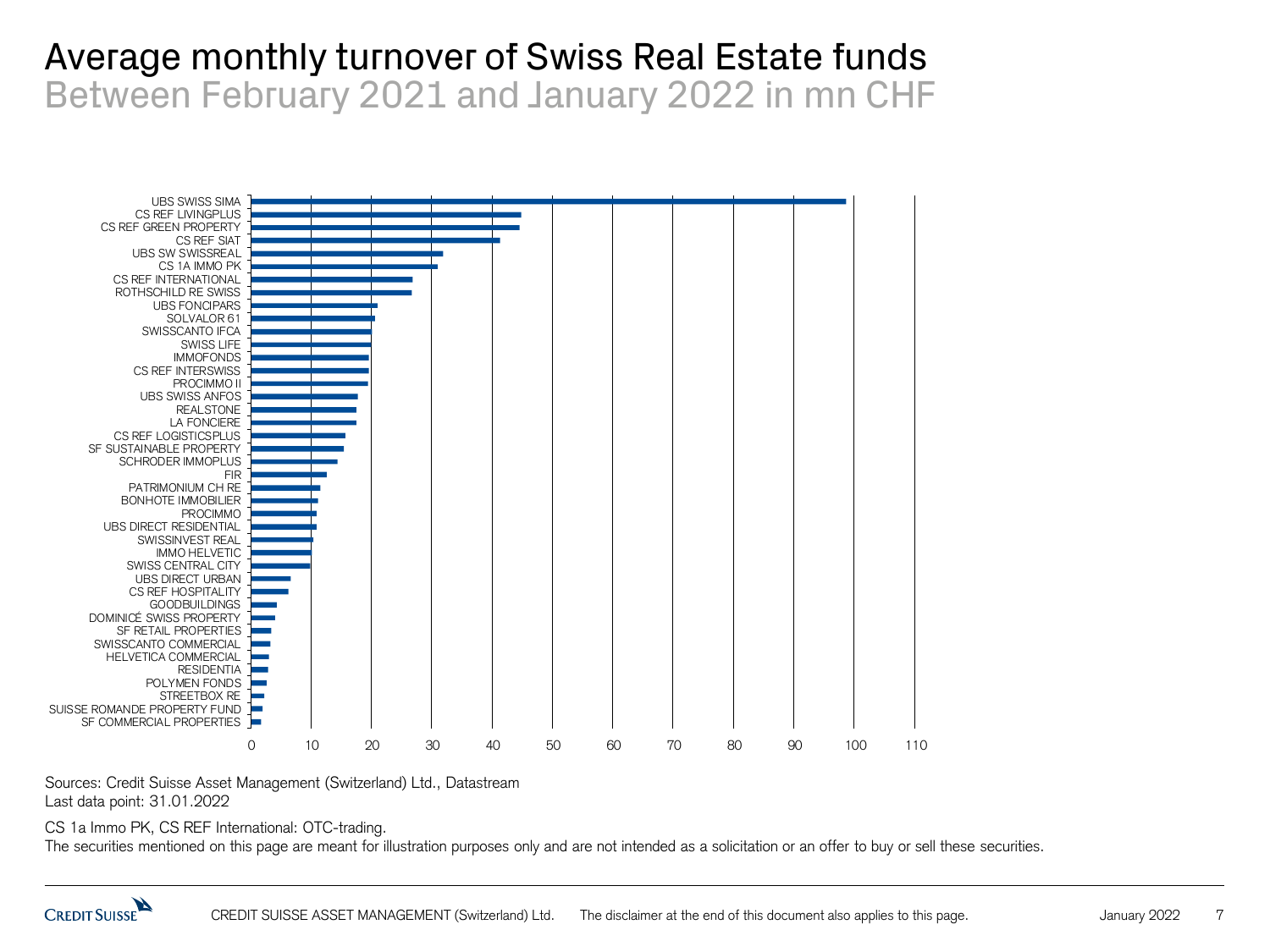## Distribution yield of Swiss Real Estate funds

Distribution per share compared to the share price



Sources: Credit Suisse Asset Management (Switzerland) Ltd., Datastream, last annual report of the funds Last data point: 31.01.2022

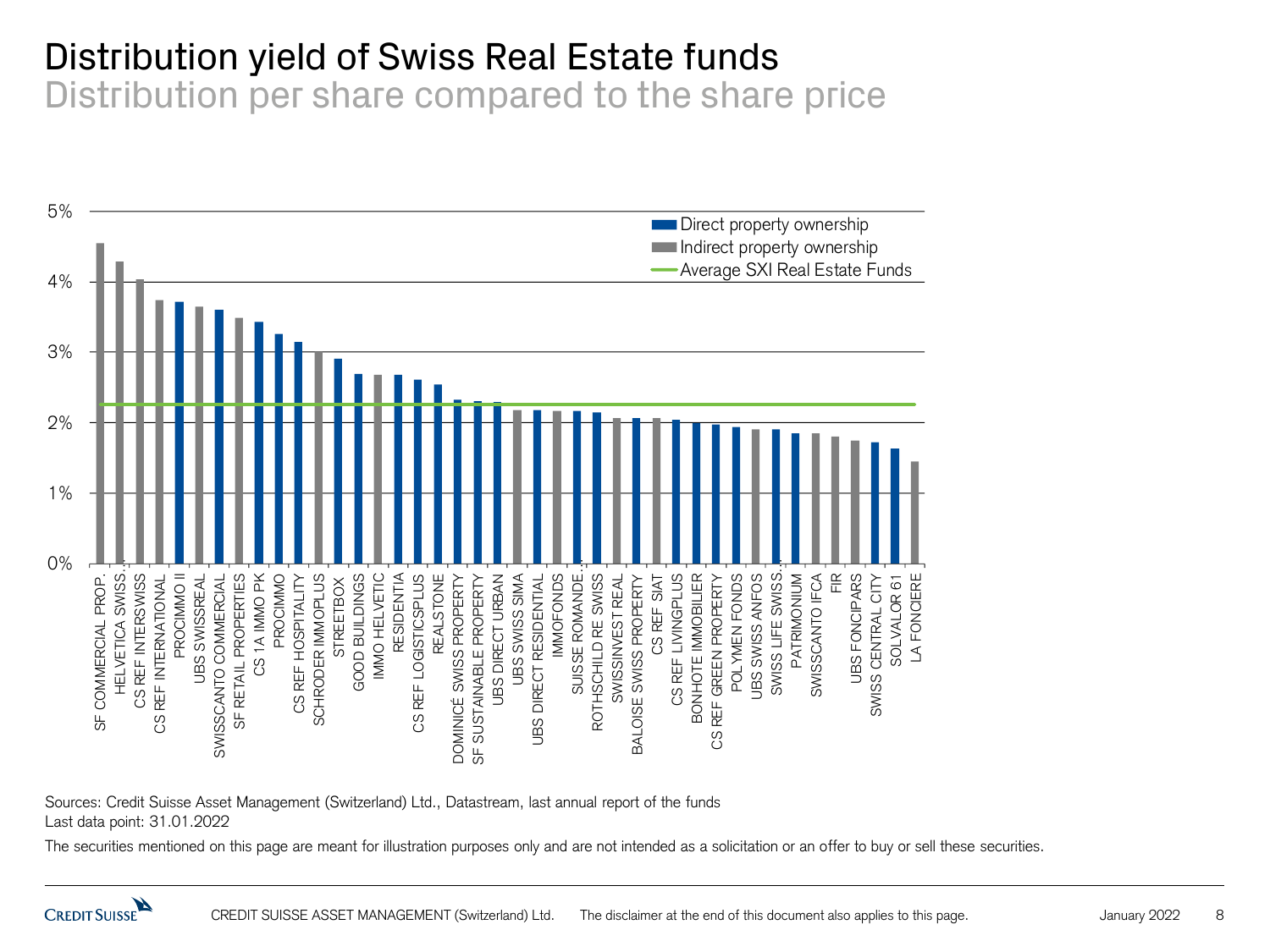#### Distribution yield of Swiss Real Estate funds

Compared to 10 year Swiss government benchmark bond



Sources: Credit Suisse Asset Management (Switzerland) Ltd., Datastream, last annual report of the funds

Last data point: 31.01.2022

Historical performance indications and financial market scenarios are not reliable indicators of future performance.

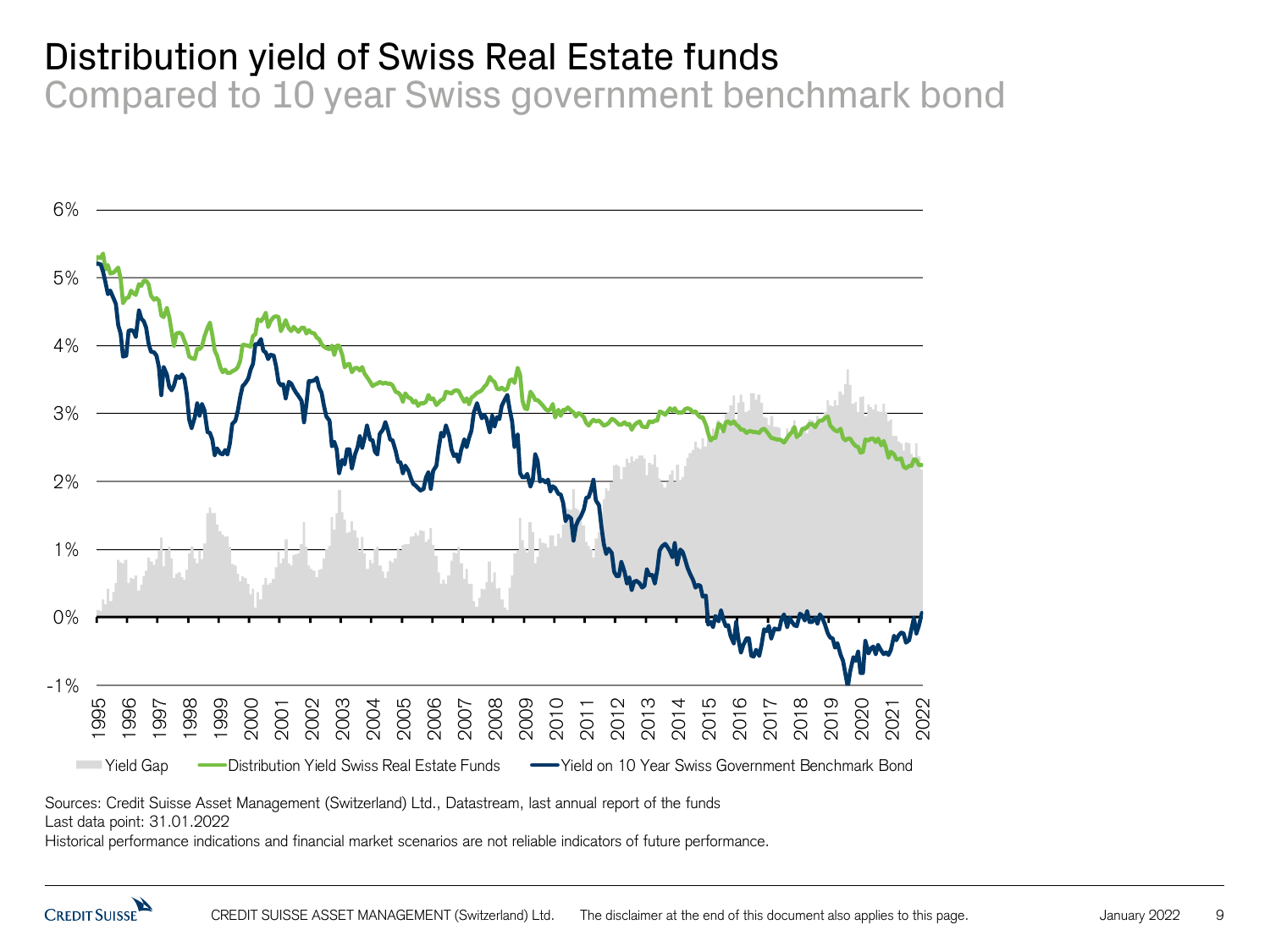#### Comparison of total expense ratios (TERREF GAV) Fund operating expenses of Swiss Real Estate funds



Source: Credit Suisse Asset Management (Switzerland) Ltd., last annual report of the funds Last data point: 31.01.2022

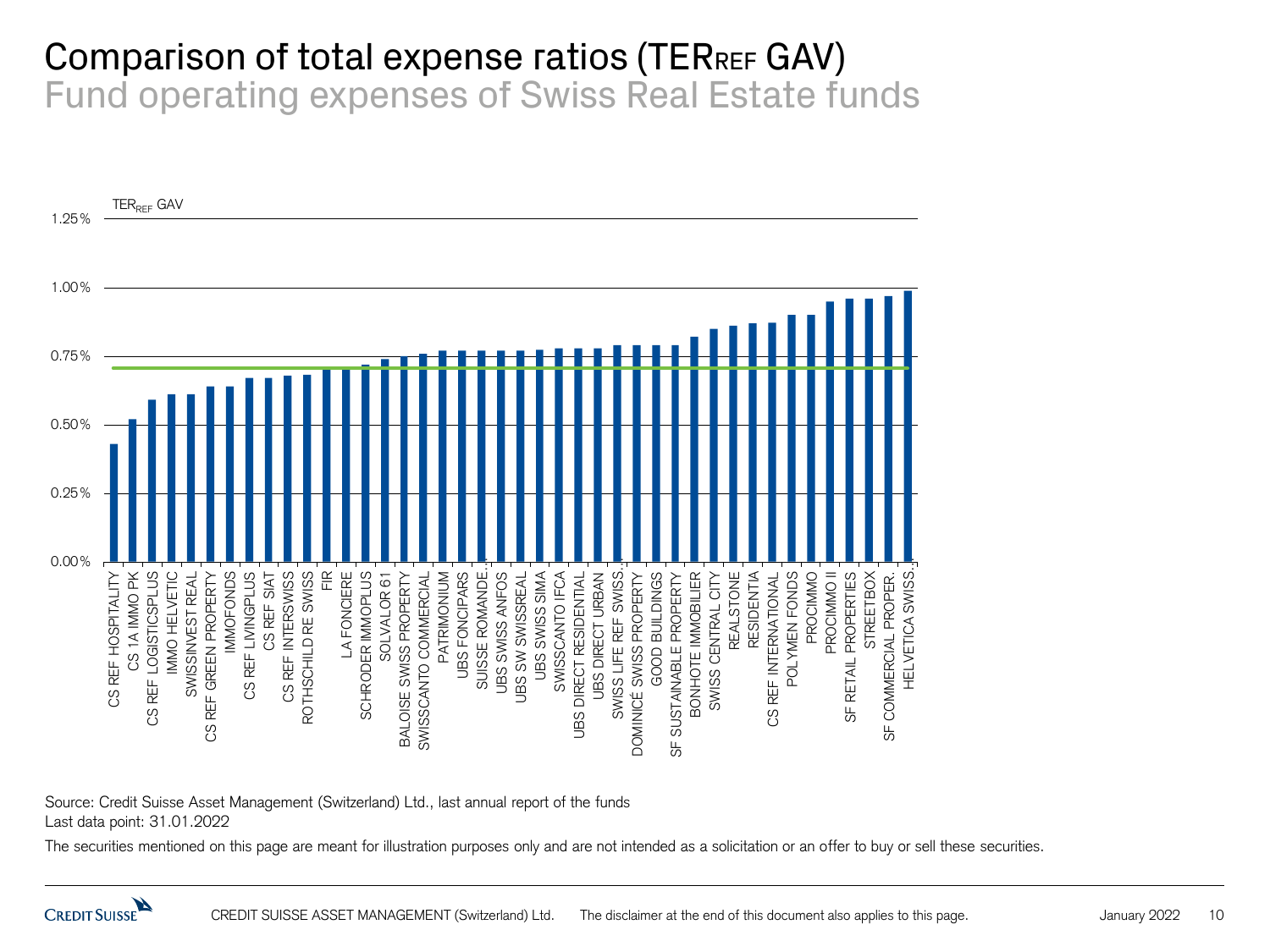#### Comparison of total expense ratios (TERREF MV) Fund operating expenses of Swiss Real Estate funds



Source: Credit Suisse Asset Management (Switzerland) Ltd., last annual report of the funds Last data point: 31.01.2022

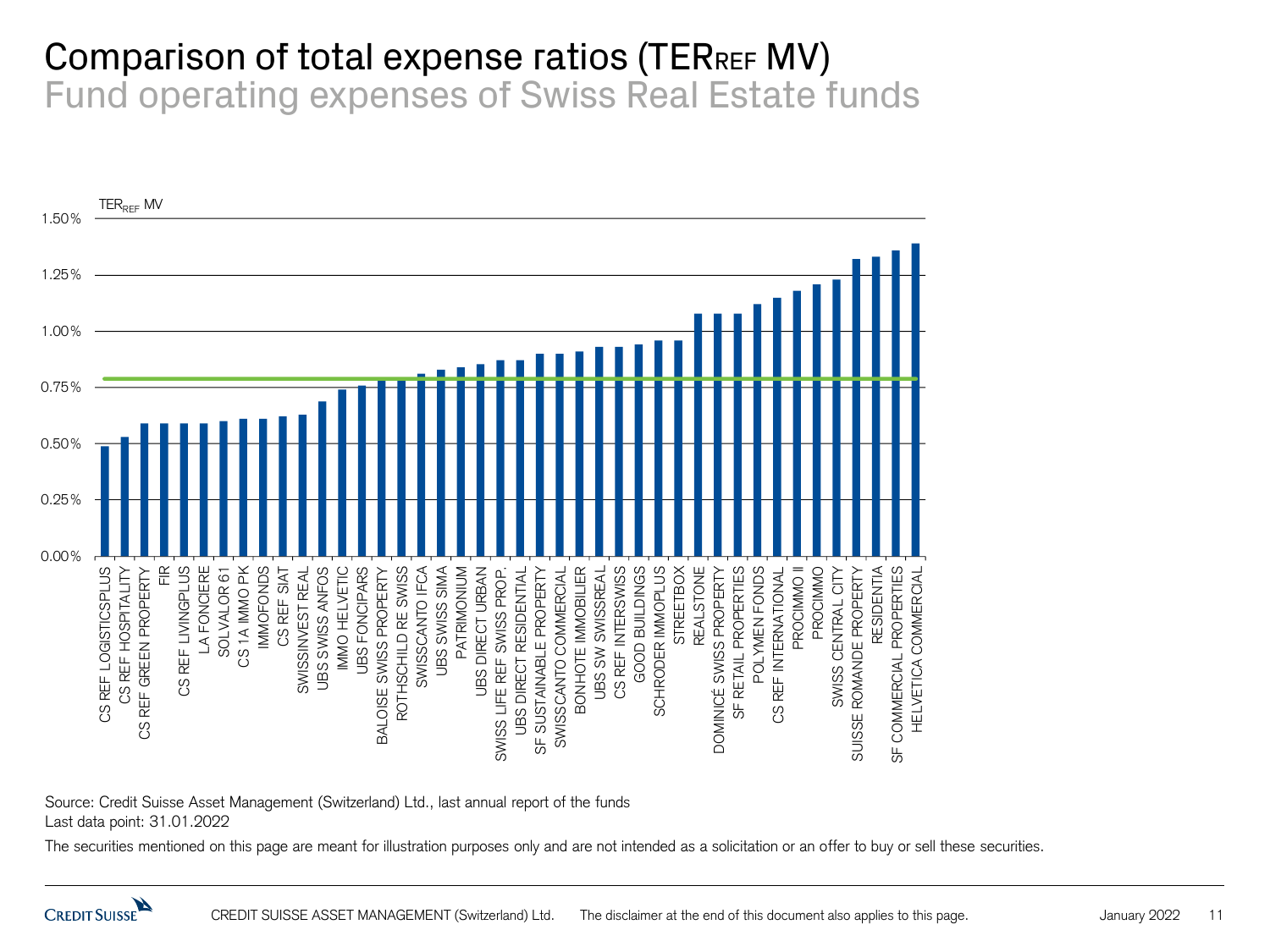#### Third-party borrowings In % of aggregate market value



Sources: Credit Suisse Asset Management (Switzerland) Ltd., last annual report of the funds Last data point: 31.01.2022

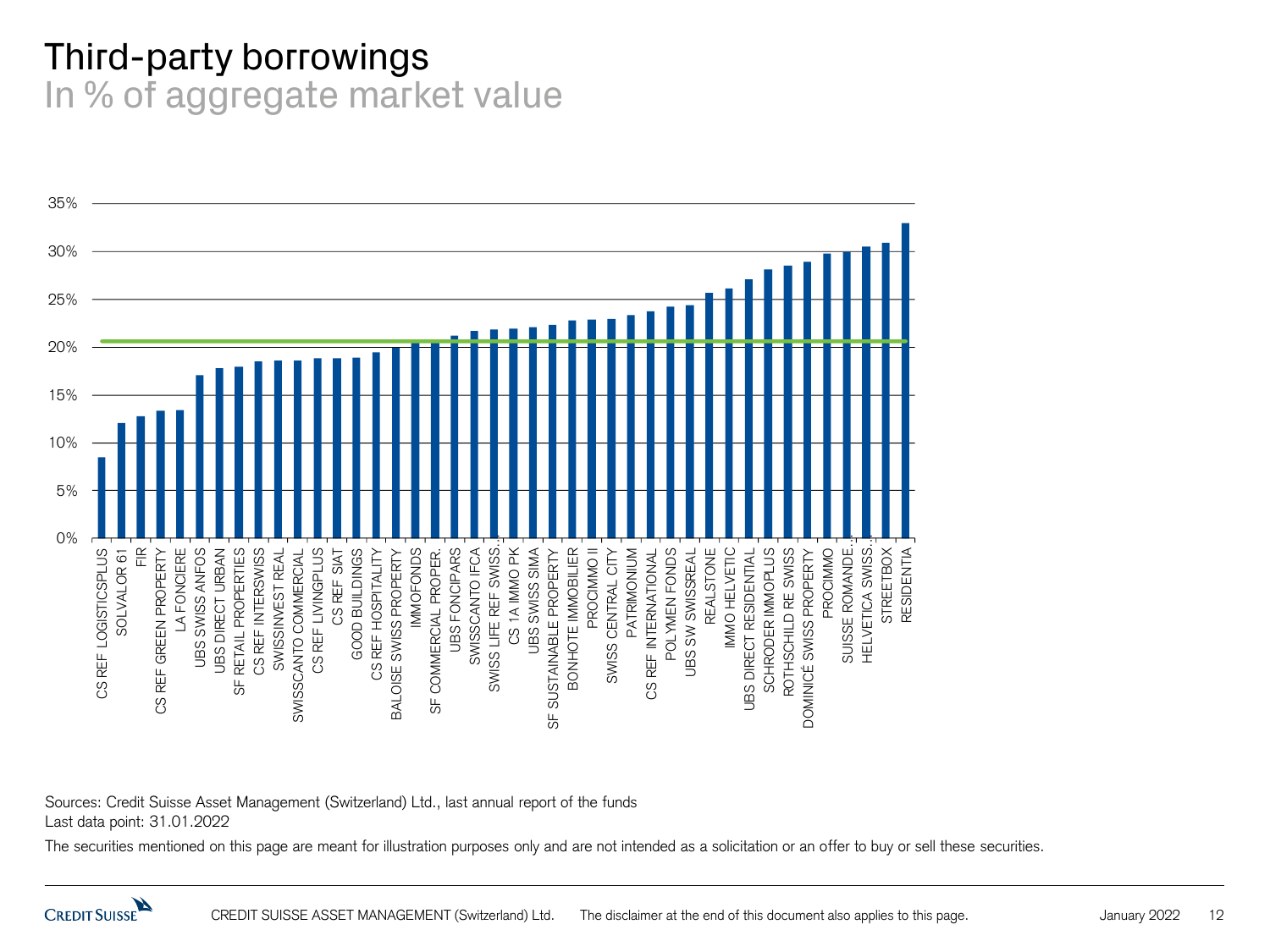#### Swiss Real Estate funds at a glance

| Name                                     | Price      | 52 week |         | Performance |         |       | Vola.   | <b>NAV</b> | Agio    | Distribution TERREE |       | Turnover               | Total market<br>Investment | Property             |
|------------------------------------------|------------|---------|---------|-------------|---------|-------|---------|------------|---------|---------------------|-------|------------------------|----------------------------|----------------------|
|                                          |            | high    | low     | <b>YTD</b>  | $-1y$   | -5 v  | 3 years | per unit   |         | yield $(\%)$        | (MV)  | in mn CHF <sup>4</sup> | capitalization<br>focus    | ownership $^{\rm 5}$ |
|                                          | 31.01.2022 |         |         |             |         | p.a.  | ann.    | (prov.)    |         |                     |       |                        | in mn CHF                  |                      |
| <b>UBS SWISS SIMA</b>                    | 149.10     | 152.50  | 135.00  | 0.3%        | 13.0%   | 9.7%  | 10.3%   | 98.3       | 51.7%   | 2.2%                | 0.83% | 98.6                   | 10'680.6 Mixed             | Indirect             |
| CS REF SIAT                              | 252.00     | 254.75  | 223.00  | 1.4%        | 14.1%   | 8.0%  | 9.0%    | 158.3      | 59.2%   | 2.1%                | 0.62% | 41.3                   | 4'133.7 Residential        | Indirect             |
| CS 1A IMMO PK 1.3                        | 1460.00    | 1505.00 | 1275.00 | 0.0%        | 14.4%   | 3.1%  | 12.3%   | 1251.1     | 16.7%   | 3.1%                | 0.61% | 30.9                   | 4'128.7 Mixed              | Direct               |
| CS REF LIVINGPLUS                        | 176.50     | 185.20  | 163.50  | $-3.0%$     | 10.2%   | 6.9%  | 12.2%   | 111.1      | 58.9%   | 2.0%                | 0.59% | 44.7                   | 3'680.8 Residential        | Direct               |
| CS REF GREEN PROPERTY                    | 172.00     | 182.00  | 166.50  | $-2.8%$     | 5.3%    | 8.3%  | 12.5%   | 117.6      | 46.3%   | 2.0%                | 0.59% | 44.5                   | 3'376.6 Sustainability     | Direct               |
| <b>UBS SWISS ANFOS</b>                   | 94.40      | 95.85   | 85.20   | 1.6%        | 10.7%   | 9.2%  | 10.3%   | 60.7       | 55.5%   | 1.9%                | 0.69% | 17.7                   | 3'352.5 Residentia         | Indirect             |
| CS REF INTERNATIONAL 2.3                 | 1065.00    | 1135.00 | 1025.00 | 1.0%        | 6.3%    | 1.4%  | 9.8%    | 1064.3     | 0.1%    | 3.8%                | 1.15% | 26.8                   | 3'256.1 International      | Indirect             |
| ROTHSCHILD RE SWISS                      | 167.70     | 179.00  | 150.00  | 0.5%        | 19.7%   | 10.5% | 11.7%   | 120.2      | 39.6%   | 2.1%                | 0.79% | 26.6                   | 2'305.4 Residential        | Direct               |
| SWISS LIFE REF SWISS PROPERTIES          | 136.50     | 148.00  | 127.10  | 2.6%        | 11.8%   | 0.0%  | 0.0%    | 111.6      | 22.3%   | 1.9%                | 0.87% | 19.9                   | 2'211.3 Mixed              | Direct               |
| <b>IMMOFONDS</b>                         | 624.00     | 636.00  | 528.00  | 1.1%        | 20.8%   | 10.5% | 9.8%    | 361.9      | 72.4%   | 2.2%                | 0.61% | 19.5                   | 2'191.2 Residential        | Indirect             |
| <b>UBS FONCIPARS</b>                     | 146.20     | 147.30  | 126.50  | 2.6%        | 20.1%   | 12.4% | 11.8%   | 92.8       | 57.6%   | 1.7%                | 0.76% | 21.0                   | 2'083.5 Residential        | Indirect             |
| <b>LA FONCIERE</b>                       | 152.00     | 159.50  | 135.00  | 0.7%        | 14.2%   | 9.8%  | 13.0%   | 93.3       | 63.0%   | 1.5%                | 0.59% | 17.4                   | 2'068.4 Residential        | Mixte                |
| <b>REALSTONE</b>                         | 143.30     | 154.40  | 134.20  | $-1.7%$     | 9.2%    | 2.3%  | 13.5%   | 126.4      | 13.4%   | 2.5%                | 1.08% | 17.5                   | 1'922.4 Residential        | Direct               |
| SWISSCANTO IFCA                          | 179.20     | 181.00  | 159.70  | 2.4%        | 9.5%    | 8.2%  | 11.1%   | 118.5      | 51.2%   | 1.8%                | 0.81% | 20.0                   | 1'887.6 Residentia         | Indirect             |
| <b>FIR</b>                               | 235.20     | 253.50  | 220.10  | $-1.4%$     | 10.3%   | 7.9%  | 10.0%   | 151.7      | 55.0%   | 1.8%                | 0.59% | 12.5                   | 1'793.0 Residential        | Mixte                |
| <b>SCHRODER IMMOPLUS</b>                 | 159.50     | 178.00  | 157.40  | $-2.4%$     | 4.7%    | 4.9%  | 13.4%   | 140.0      | 14.0%   | 3.0%                | 0.96% | 14.3                   | 1'703.5 Commercial         | Indirect             |
| <b>CS REF INTERSWISS</b>                 | 188.50     | 223.00  | 188.10  | $-3.0%$     | $-3.1%$ | 3.3%  | 14.0%   | 192.0      | $-1.8%$ | 3.9%                | 0.93% | 19.5                   | 1'693.6 Commercial         | Indirect             |
| <b>UBS SW SWISSREAL</b>                  | 72.55      | 82.00   | 71.60   | $-3.2%$     | 4.8%    | 5.7%  | 12.6%   | 63.2       | 14.9%   | 3.7%                | 0.93% | 31.9                   | 1'659.9 Commercial         | Indirect             |
| SOLVALOR 61                              | 325.75     | 333.50  | 297.00  | $-1.3%$     | 9.6%    | 7.3%  | 11.4%   | 205.9      | 58.2%   | 1.6%                | 0.60% | 20.6                   | 1'649.7 Residential        | Mixte                |
| <b>IMMO HELVETIC</b>                     | 246.10     | 247.90  | 221.90  | 1.1%        | 15.7%   | 4.6%  | 10.8%   | 180.9      | 36.1%   | 2.7%                | 0.74% | 10.1                   | 1'279.7 Residentia         | Indirect             |
| SF SUSTAINABLE PROPERTY                  | 152.00     | 170.00  | 141.80  | 1.0%        | 2.9%    | 6.8%  | 10.9%   | 121.6      | 25.0%   | 2.3%                | 0.90% | 15.4                   | 1'279.3 Residential        | Direct               |
| SWISSINVEST REAL                         | 220.00     | 228.50  | 197.00  | 0.5%        | 16.6%   | 7.4%  | 11.3%   | 153.1      | 43.7%   | 9.1%                | 0.63% | 10.3                   | 1'162.9 Residential        | Indirect             |
| BONHOTE IMMOBILIER                       | 160.00     | 167.00  | 153.00  | $-1.1%$     | 6.2%    | 4.5%  | 8.4%    | 121.4      | 31.8%   | 2.0%                | 0.91% | 11.1                   | 1'145.6 Residential        | Direct               |
| <b>PATRIMONIUM</b>                       | 200.90     | 209.90  | 183.00  | $-1.3%$     | 10.2%   | 8.8%  | 12.8%   | 148.4      | 35.4%   | 1.8%                | 0.84% | 11.5                   | 1'081.8 Residential        | Direct               |
| CS REF LOGISTICSPLUS                     | 149.20     | 153.50  | 135.00  | $-0.5%$     | 11.1%   | 14.3% | 15.8%   | 103.0      | 44.9%   | 2.6%                | 0.49% | 15.6                   | 1'044.4 Logistics          | Direct               |
| <b>PROCIMMO</b>                          | 165.50     | 173.50  | 150.50  | $-1.3%$     | 14.6%   | 3.8%  | 14.5%   | 143.7      | 15.2%   | 3.3%                | 1.21% | 10.9                   | 986.6 Commercial           | Direct               |
| <b>UBS DIRECT RESIDENTIAL</b>            | 19.30      | 21.25   | 17.55   | 0.0%        | 10.0%   | 4.6%  | 14.7%   | 14.1       | 37.2%   | 2.2%                | 0.87% | 10.8                   | 896.8 Residential          | Direct               |
| <b>BALOISE SWISS PROPERTY</b>            | 145.70     | n.a.    | n.a.    | n.a.        | n.a.    | n.a.  | n.a.    | 107.0      | 35.6%   | 2.1%                | 0.78% | n.a.                   | 864.6 Residentia           | Direct               |
| <b>SF RETAIL PROPERTIES</b>              | 124.80     | 136.00  | 114.00  | $-0.6%$     | 12.3%   |       | 12.8%   | 103.6      | 20.5%   | 3.5%                | 1.08% | 3.3                    | 758.2 Commercial           | Indirect             |
| CS REF HOSPITALITY                       | 79.40      | 85.40   | 72.80   | $-0.4%$     | 7.1%    | 1.7%  | 14.6%   | 77.0       | 3.2%    | 3.1%                | 0.53% | 6.2                    | 675.4 Hospitality          | Direct               |
| SWISSCANTO COMMERCIAL                    | 113.80     | 128.00  | 109.80  | $-1.0%$     | 7.1%    | 1.8%  | 18.6%   | 104.1      | 9.3%    | 3.6%                | 0.90% | 3.3                    | 592.1 Mixed                | Direct               |
| PROCIMMO II                              | 145.20     | 149.00  | 134.50  | 0.0%        | 0.0%    |       |         | 119.5      | 17.1%   | 3.6%                | 1.18% | 0.0                    | 552.6 Commercial           | Direct               |
| <b>UBS DIRECT URBAN</b>                  | 14.40      | 15.95   | 13.20   | $-3.4%$     | 7.8%    | 5.6%  | 13.6%   | 11.6       | 24.3%   | 2.3%                | 0.85% | 6.6                    | 518.3 Mixed                | Direct               |
| <b>HELVETICA SWISS COMMERCIAL</b>        | 119.00     | 123.20  | 107.00  | 3.5%        | 15.3%   |       |         | 116.0      | 2.6%    | 4.3%                | 1.39% | 3.0                    | 516.8 Commercial           | Indirect             |
| SWISS CENTRAL CITY                       | 122.00     | 124.00  | 121.10  | $-0.7%$     | n.a.    |       | n.a.    | 108.5      | 12.4%   | 1.7%                | 1.23% | 9.9                    | 463.9 Residential          | Direct               |
| POLYMEN FONDS                            | 171.50     | 172.90  | 153.40  | 3.9%        | 10.1%   | 6.3%  |         | 136.8      | 25.4%   | 1.9%                | 1.12% | 2.5                    | 447.6 Residentia           | Direct               |
| DOMINICÉ SWISS PROPERTY                  | 129.00     | 128.60  | 112.50  | 0.8%        | 17.5%   |       |         | 118.8      | 8.5%    | 2.3%                | 1.08% | 4.0                    | 387.0 Residential          | Direct               |
| <b>GOOD BUILDINGS</b>                    | 148.40     | 147.90  | 132.00  | 1.0%        | 16.5%   |       |         | 116.4      | 27.5%   | 2.7%                | 0.94% | 4.3                    | 326.5 Residentia           | Direct               |
| SUISSE ROMANDE PROPERTY                  | 111.00     | 118.40  | 105.00  | $-1.7%$     | $-0.2%$ |       |         | 118.4      | $-6.3%$ | 2.2%                | 1.32% | 1.9                    | 297.9 Residential          | Direct               |
| SF COMMERCIAL PROPERTIES                 | 93.50      | 104.00  | 85.10   | 1.1%        | 1.7%    | 0.0%  |         | 98.5       | $-5.1%$ | 4.5%                | 1.36% | 1.7                    | 224.4 Commercial           | Indirect             |
| <b>STREETBOX</b>                         | 517.00     | 560.00  | 483.00  | $-2.6%$     | $-0.2%$ |       |         | 319.4      | 61.9%   | 2.9%                | 0.96% | 2.2                    | 222.1 self storage         | Direct               |
| <b>RESIDENTIA</b>                        | 111.90     | 121.30  | 111.00  | $-3.2%$     | 0.9%    |       |         | 115.9      | $-3.4%$ | 2.7%                | 1.33% | 2.9                    | 179.1 Residentia           | Direct               |
| SXI REAL ESTATE FUNDS BROAD <sup>3</sup> |            |         |         | -0.2%       | 11.0%   | 7.3%  | 8.7%    |            | 41.7%   | 2.3%                | 0.79% | 629.3                  | 64'297.2                   |                      |

Sources: Credit Suisse Asset Management (Switzerland) Ltd., Datastream, last annual or semi-annual report of the funds Last data point: 31.01.2022

<sup>1</sup> CS 1a Immo PK is restricted to tax-exempt domestic occupational benefit institutions and tax-exempt domestic social insurance institutions and compensation funds.

<sup>2</sup> CS REF International is restricted to qualified investors as defined in art. 10, para. 3 CISA in accordance with art. 6, para. 1 CISO.

<sup>3</sup> CS REF International and CS 1a Immo PK are no constituents of the SXI Real Estate Funds Broad TR index

 $4$  Monthly turnover – average of the last 12 months.

<sup>5</sup> Taxation of Swiss real estate funds differs depending on whether a fund holds it properties in direct ownership or indirectly via real estate companies (affiliates of the fund). Historical performance indications and financial market scenarios are no reliable indicators of future performance. The performance data do not take into account the commissions and costs incurred on the issue and redemption of fund units. The securities mentioned on this page are meant for illustration purposes only and are not intended as a solicitation or an offer to buy or sell these securities. The securities mentioned on this page are meant for illustration purposes only and are not intended as a solicitation or an offer to buy or sell these securities.

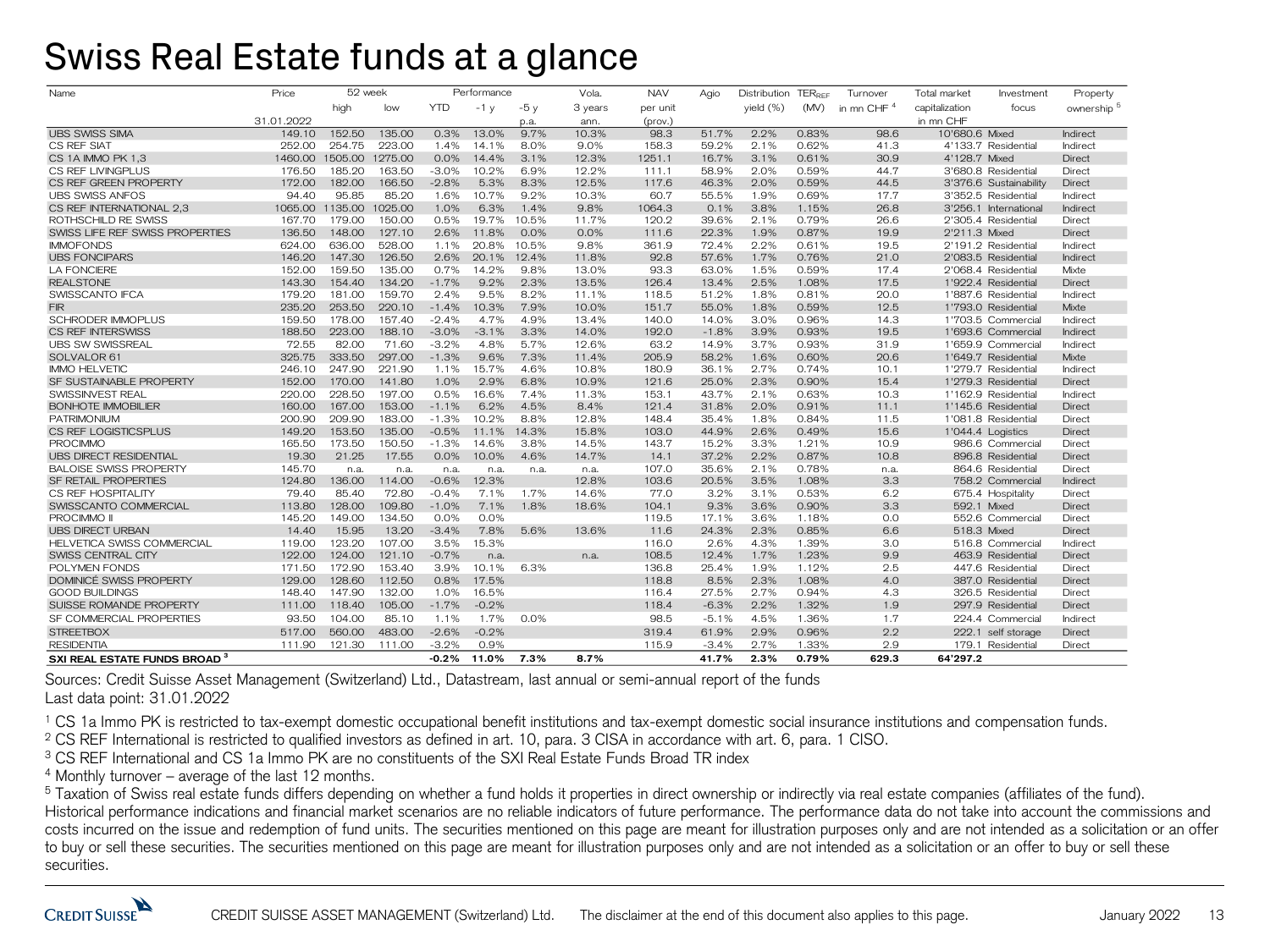#### Premium/discount of Real Estate investment companies Average premium: 18.9%



Sources: Credit Suisse Asset Management (Switzerland) Ltd., Datastream, last annual and semi-annual reports of the companies Last data point: 31.01.2022

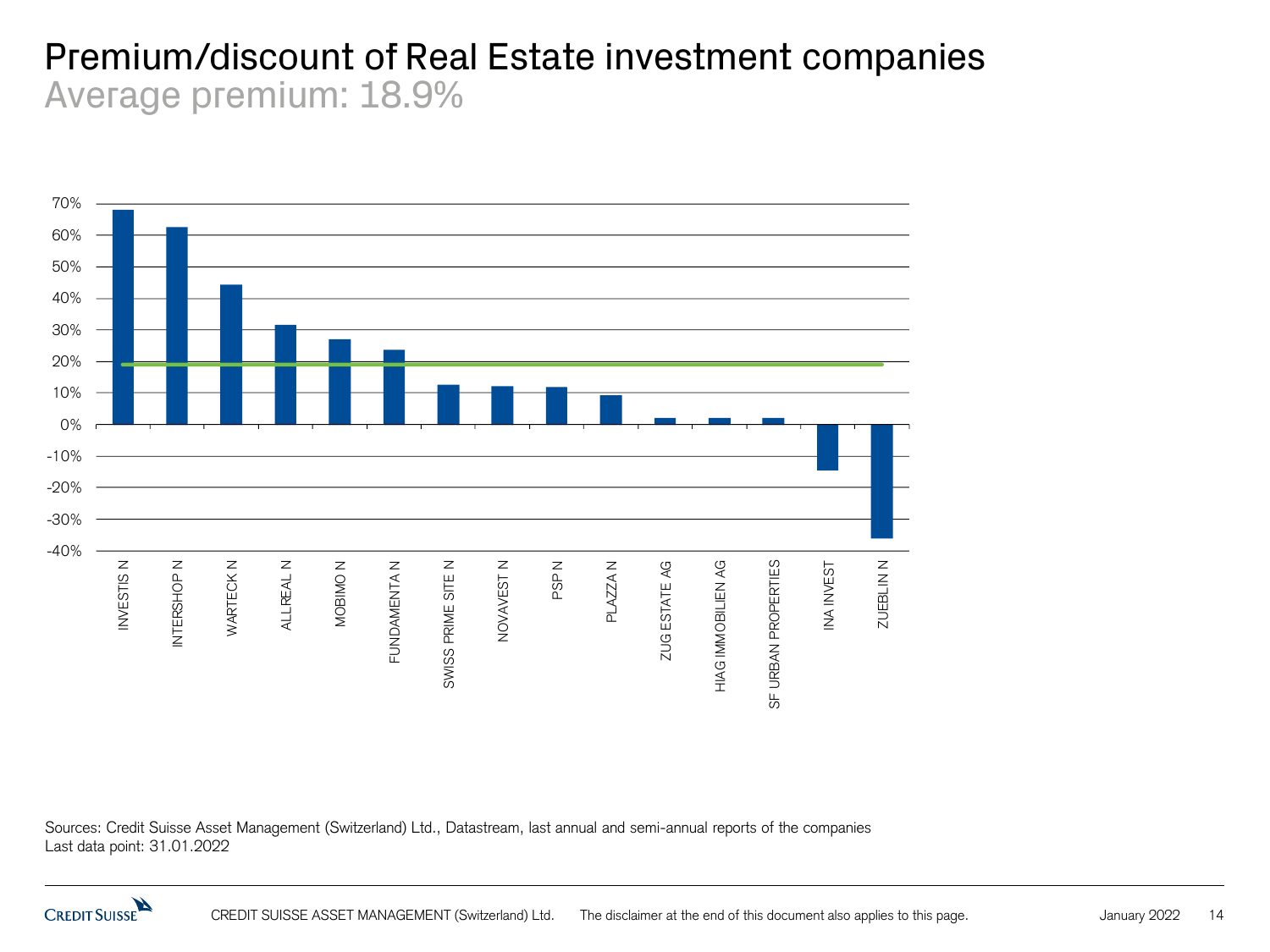## Historical development of Premiums and Agios

Swiss Real Estate investment companies vs. Real Estate funds



Sources: Credit Suisse Asset Management (Switzerland) Ltd., Datastream, last annual and semi-annual reports of the companies Last data point: 31.01.2022

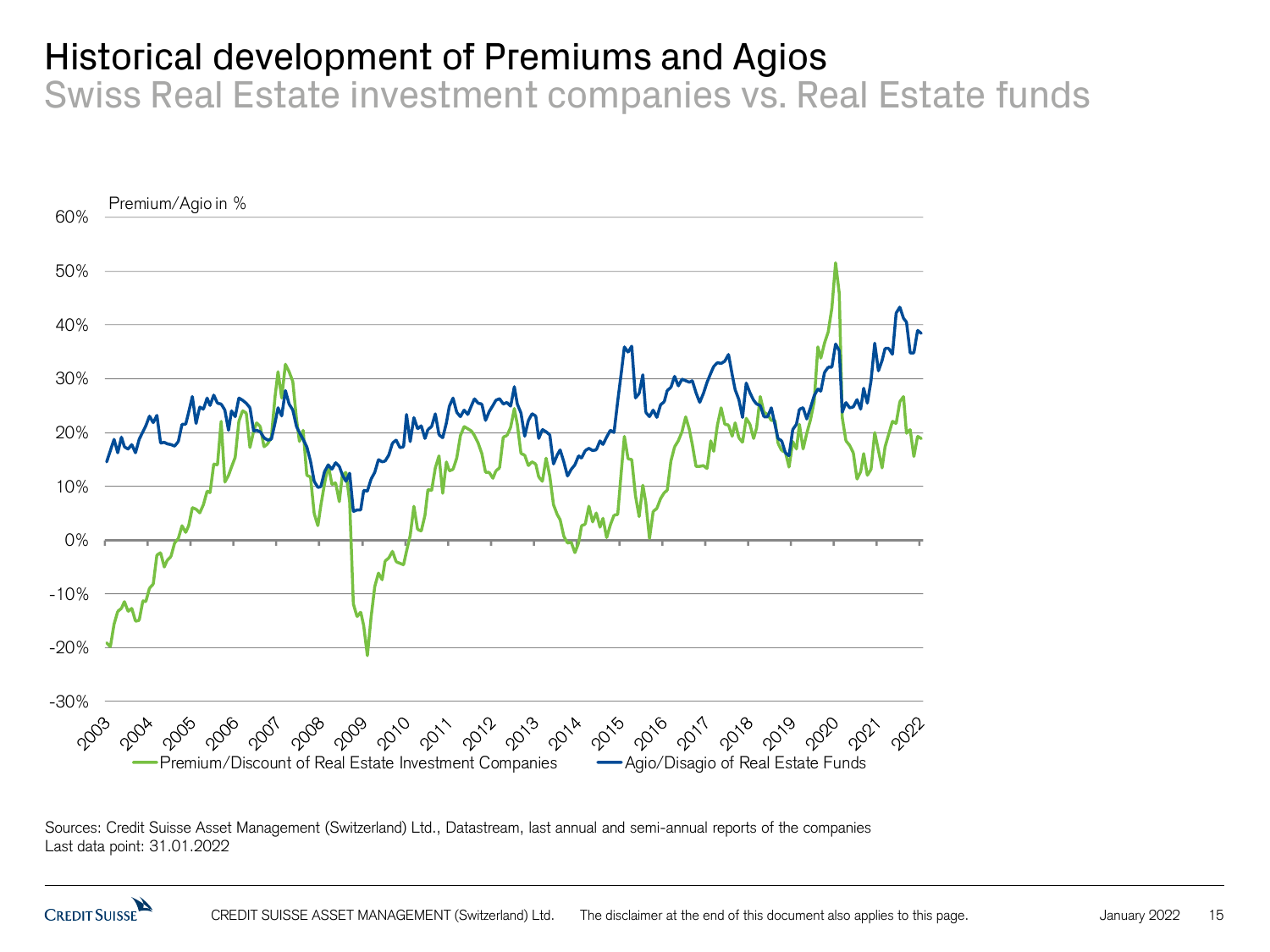#### Distribution yield of Real Estate investment companies Distribution per share compared to the share price



Source: Credit Suisse Asset Management (Switzerland) Ltd., Datastream, last annual and semi-annual reports of the companies Last data point: 31.01.2022

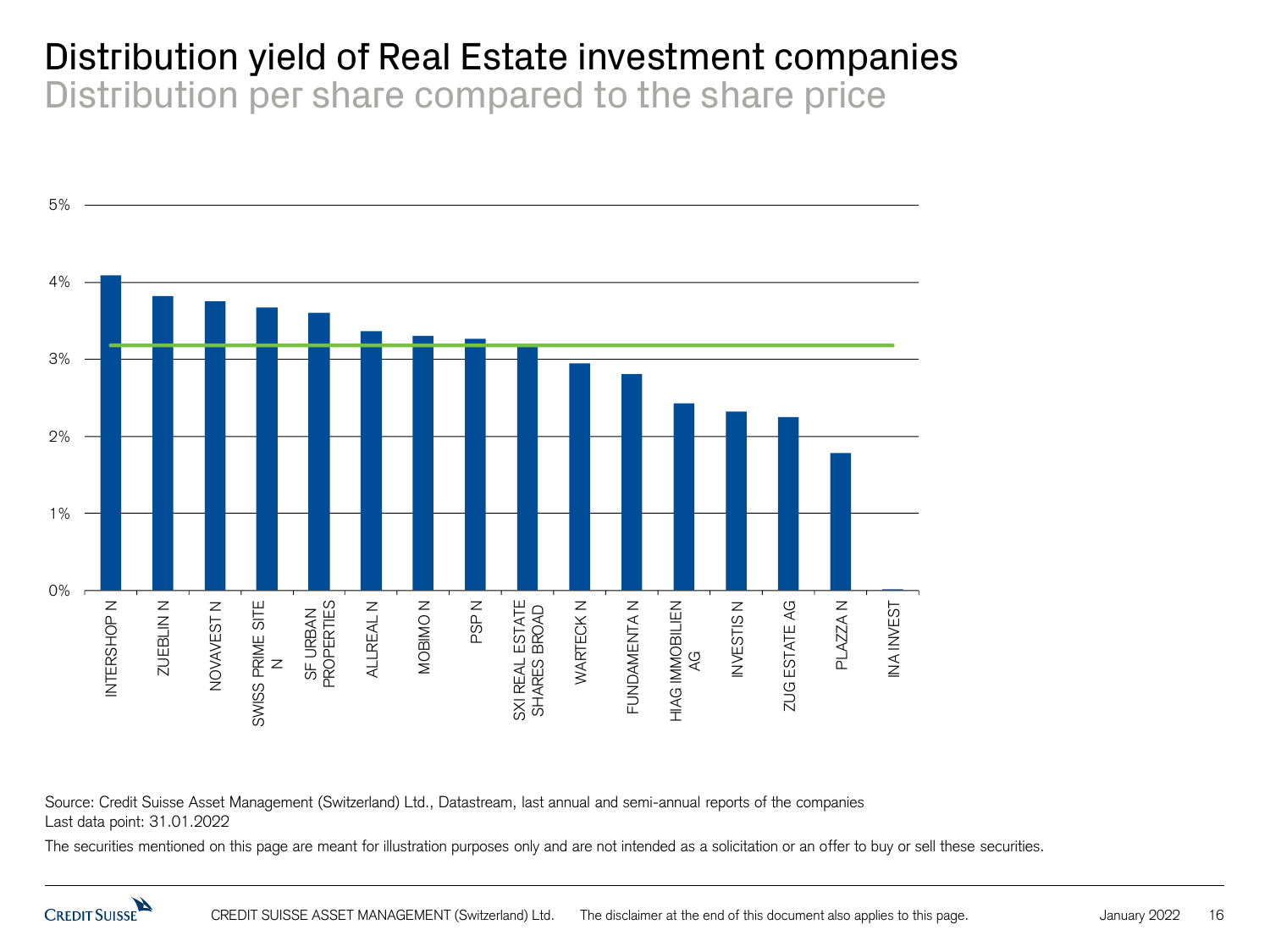### Swiss Real Estate investment companies at a glance

| Name                                | Price      | 52 week |         | Performance |         |         | Vola. | <b>NAV</b>        | Premium  | <b>Distribution</b> | Turnover | Market capi-    |
|-------------------------------------|------------|---------|---------|-------------|---------|---------|-------|-------------------|----------|---------------------|----------|-----------------|
|                                     |            | high    | low     | <b>YTD</b>  | $-1v$   | $-5v$   |       | 3 years per share |          | yield (%)           | mn CHF   | talization (FF) |
|                                     | 31.01.2022 |         |         |             |         | p.a.    | ann.  | (prov.)           |          |                     |          | mn CHF          |
| SWISS PRIME SITE N                  | 91.25      | 99.30   | 85.10   | .8%         | 9.2%    | 6.5%    | 17.4% | 80.94             | 12.7%    | 3.7%                | 232.1    | 6'932.3         |
| <b>PSPN</b>                         | 111.90     | 126.20  | 106.50  | $-1.6%$     | .2%     | 8.4%    | 18.2% | 100.03            | 11.9%    | 3.3%                | 189.9    | 5'132.6         |
| <b>ALLREAL N</b>                    | 200.50     | 205.50  | 179.80  | $-0.7%$     | 6.9%    | 9.9%    | 14.1% | 152.43            | 31.5%    | 3.4%                | 96.5     | 3'115.9         |
| <b>MOBIMO N</b>                     | 303.00     | 334.00  | 277.00  | $-0.8%$     | .3%     | 7.1%    | 12.8% | 238.31            | 27.1%    | 3.3%                | 53.4     | 2'000.3         |
| <b>INTERSHOP I</b>                  | 612.00     | 637,00  | 568.00  | 0.0%        | 6.1%    | 8.8%    | 18.1% | 376.52            | 62.5%    | 4.1%                | 11.7     | 668.0           |
| ZUG ESTATE AG                       | 1955.00    | 2060.00 | 1910.00 | $-1.3%$     | 3.3%    | 5.1%    | 15.2% | 1913.16           | 2.2%     | 2.3%                | 5.3      | 590.9           |
| <b>FUNDAMENTA</b>                   | 19.60      | 20.20   | 17.25   | 0.8%        | 18.4%   |         |       | 15.86             | 23.6%    | 2.8%                | 4.0      | 589.2           |
| PLAZZA N                            | 337.00     | 339,00  | 310.00  | $0.0\%$     | 10.7%   |         | 8.3%  | 308.38            | 9.3%     | 1.8%                | 3.7      | 492.8           |
| <b>WARTECK N</b>                    | 2380.00    | 2470.00 | 2270.00 | 0.4%        | 5.1%    | 9.6%    | 7.5%  | 1650.00           | 44.2%    | 2.9%                | 3.9      | 402.1           |
| NOVAVEST N                          | 46.60      | 49.00   | 43.40   | 0.2%        | 10.8%   |         |       | 41.58             | 12.1%    | 3.8%                | 2.7      | 359.4           |
| <b>HIAG IMMOBILIEN AG</b>           | 94.60      | 116.50  | 92.20   | $-0.4%$     | $-6.7%$ | 0.1%    | 19.8% | 92.71             | 2.0%     | 2.4%                | 5.8      | 454.1           |
| <b>INVESTIS</b>                     | 108.00     | 109.00  | 86.60   | 3.3%        | 25.9%   |         | 12.4% | 64.22             | 68.2%    | 2.3%                | 5.7      | 302.3           |
| <b>SF URBAN PROPERTIES</b>          | 100.00     | 106.00  | 93.50   | $-1.0%$     | 8.5%    | 6.0%    | 13.6% | 98.07             | 2.0%     | 3.6%                | 1.3      | 273.0           |
| <b>INA INVEST N</b>                 | 18.76      | 19.48   | 18.10   | 0.3%        | 2.5%    |         |       | 21.91             | $-14.4%$ | 0.0%                | 2.1      | 92.9            |
| <b>ZUEBLIN N</b>                    | 26.20      | 29.80   | 25.60   | 0.0%        | 14.3%   | 9.9%    | 22.9% | 41.06             | $-36.2%$ | 3.8%                | 0.5      | 46.4            |
| <b>SXI REAL ESTATE SHARES BROAD</b> |            |         |         | $0.0\%$     | 6.9%    | $7.5\%$ | 14.0% |                   | 18.9%    | 3.2%                | 618.5    | 21'452.2        |

Source: Credit Suisse Asset Management (Switzerland) Ltd., Datastream, last annual and semi-annual reports of the companies

Last data point: 31.01.2022

<sup>1</sup> Monthly turnover – average of the last 12 months

The securities mentioned on this page are meant for illustration purposes only and are not intended as a solicitation or an offer to buy or sell these securities. Historical performance indications and financial market scenarios are not reliable indicators of future performance.

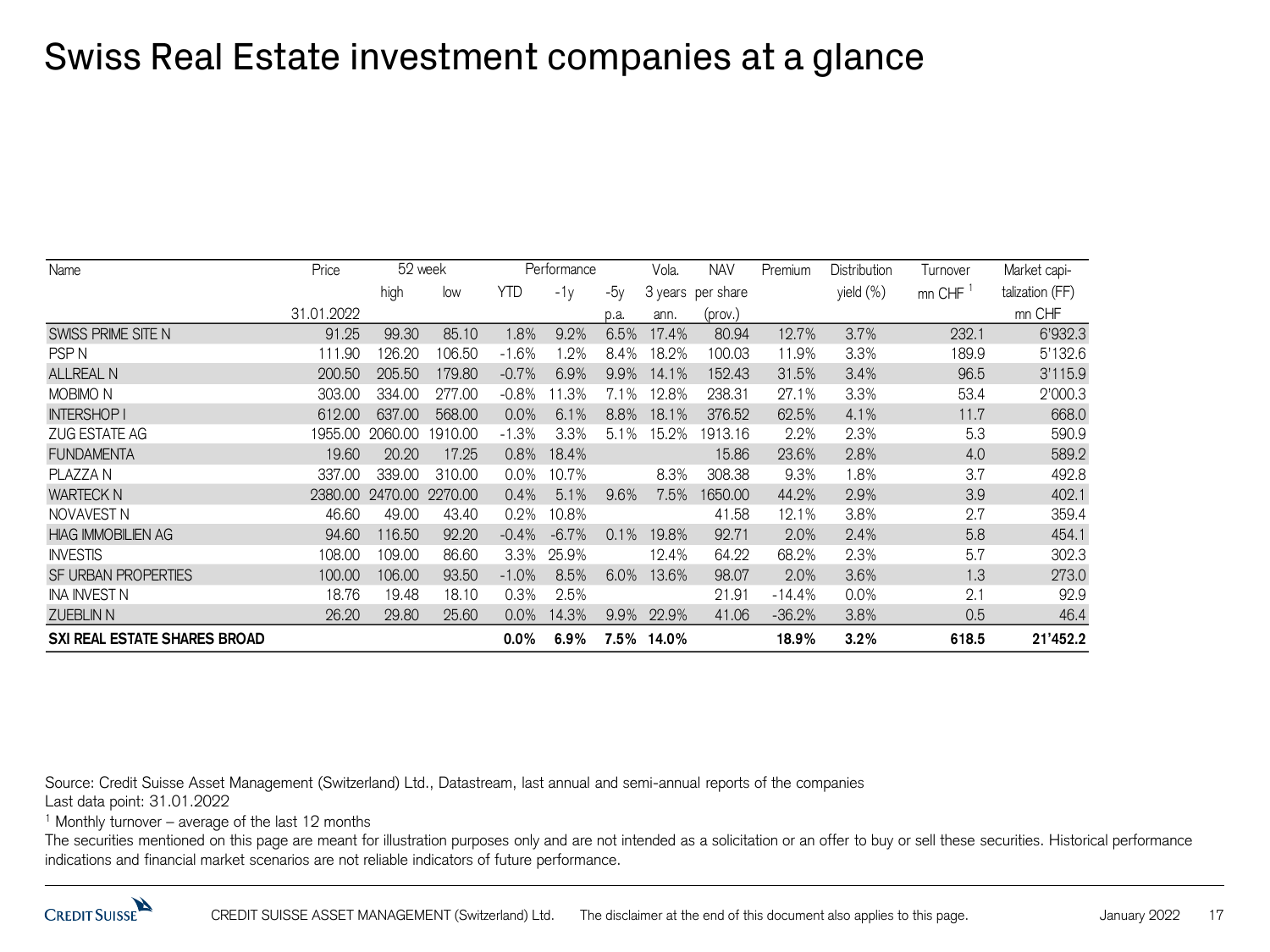#### Global Real Estate Your contact partner



**Real Estate Strategies & Advisory Ulrich Braun** Managing Director

ulrich.braun@credit-suisse.com Phone +41 44 332 58 08<sup>1</sup>



#### **Real Estate Strategies & Advisory**

**Christian Braun, CIIA Director** 

christian.braun@credit-suisse.com Phone +41 44 333 44 00<sup>1</sup>



#### **Real Estate Strategies & Advisory Carolina Bocchini Director**

carolina.bocchini@credit-suisse.com Phone +41 44 333 75 671

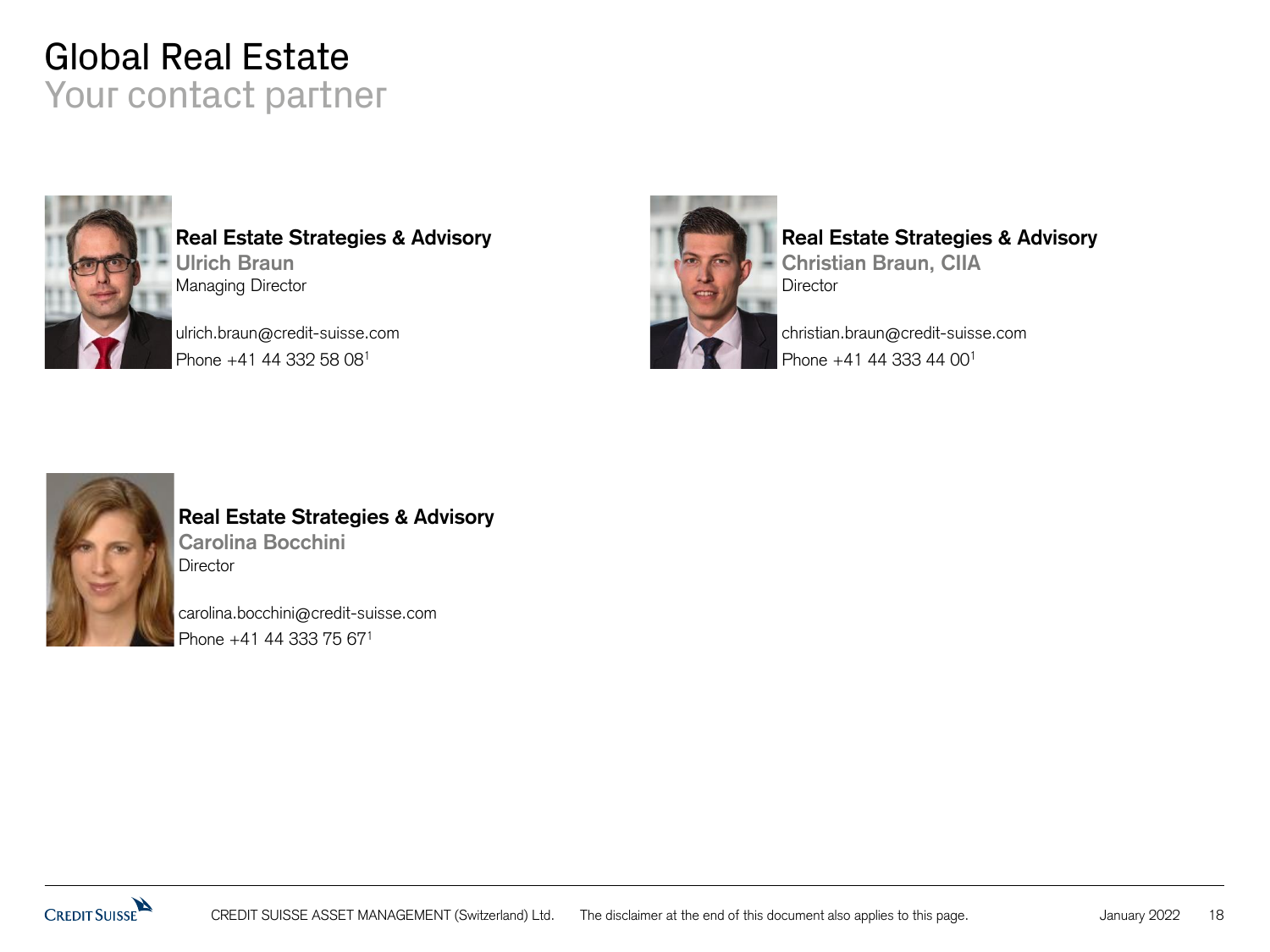#### Disclaimer

"This material constitutes marketing material of Credit Suisse Group AG and/or its affiliates (hereafter "CS").

This material does not constitute or form part of an offer or invitation to issue or sell, or of a solicitation of an offer to subscribe or buy, any securities or other financial instruments, or enter into any other financial transaction, nor does it constitute an inducement or incitement to participate in any product, offering or investment.

Nothing in this material constitutes investment research or investment advice and may not be relied upon. It is not tailored to your individual circumstances, or otherwise constitutes a personal recommendation.

The information and views expressed herein are those of CS at the time of writing and are subject to change at any time without notice. They are derived from sources believed to be reliable. CS provides no guarantee with regard to the content and completeness of the information and where legally possible does not accept any liability for losses that might arise from making use of the information. If nothing is indicated to the contrary, all figures are unaudited. The information provided herein is for the exclusive use of the recipient.

The information provided in this material may change after the date of this material without notice and CS has no obligation to update the information.

This material may contain information that is licensed and/or protected under intellectual property rights of the licensors and property right holders. Nothing in this material shall be construed to impose any liability on the licensors or property right holders. Unauthorised copying of the information of the licensors or property right holders is strictly prohibited.

The full offering documentation including, the prospectus or offering memorandum, the key investor information document (KIID), the basic information document (Basisinformationsblatt) for Swiss products, the fund rules, as well as the annual and bi-annual reports ("Full offering documentation"), as the case may be, may be obtained free of charge in the languages listed below from the legal entity/entities indicated below or where available via FundSearch (am-credit-suisse/fundsearch).

Information on your local distributors, representatives, information agent, paying agent, if any, and your local contacts in respect of the investment product(s) can be found below.

The only legally binding terms of any investment product described in this material, including risk considerations, objectives, charges and expenses are set forth in the prospectus, offering memorandum, subscription documents, fund contract and/or any other fund governing documents.

For a full description of the features of the products mentioned in this material as well as a full description of the opportunities, risks, and costs associated with the respective products, please refer to the relevant underlying securities prospectuses, sales prospectuses, or other additional product documents, which we will be pleased to provide to you at any time upon request.

This material may not be forwarded or distributed to any other person and may not be reproduced. Any forwarding, distribution or reproduction is unauthorized and may result in a violation of the U.S. Securities Act of 1933, as amended (the "Securities Act"). The securities referred to herein have not been, and will not be, registered under the Securities Act, or the securities laws of any states of the United States and, subject to certain exceptions, the securities may not be offered, pledged, sold or otherwise transferred within the United States or to, or for the benefit or account of, U.S. persons. In addition, there may be conflicts of interest with regard to the investment.

In connection with the provision of services, Credit Suisse AG and/or its affiliates may pay third parties or receive from third parties, as part of their fee or otherwise, a one-time or recurring fee (e.g., issuing commissions, placement commissions or trailer fees).

Prospective investors should independently and carefully assess (with their tax, legal and financial advisers) the specific risks described in available materials, and applicable legal, regulatory, credit, tax and accounting consequences prior to making any investment decision.

The alternative investment fund manager or the management company, as applicable, may decide to terminate local arrangements for the marketing of the shares/units of a fund, including terminating registrations or notifications with the local supervisory authority.

Copyright © 2022 CREDIT SUISSE GROUP AG and/or its affiliates. All rights reserved.